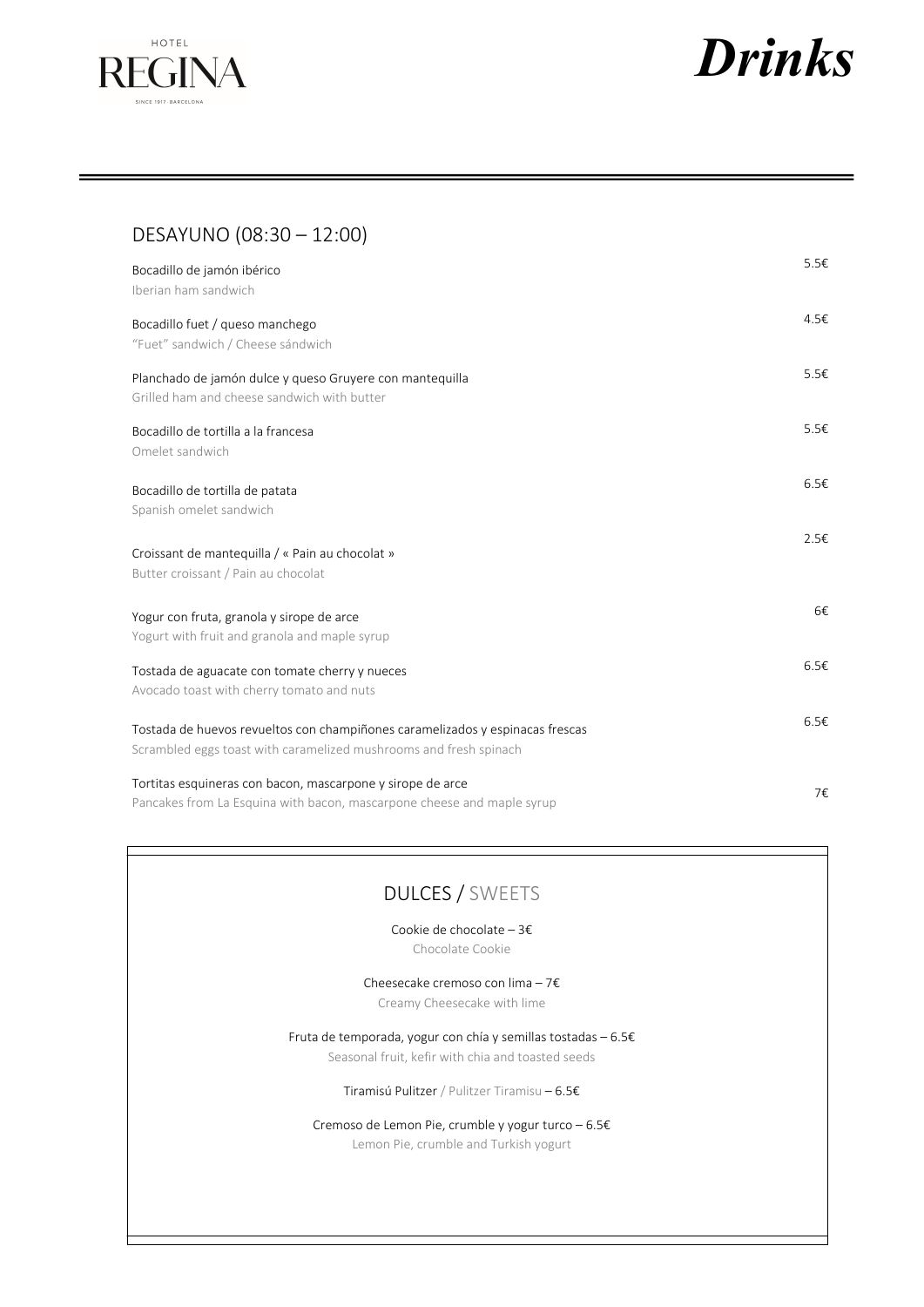



# TAPAS / NIBBLES

| Pan con tomate<br>Bread with tomato                                                    | 4.5€ |
|----------------------------------------------------------------------------------------|------|
| Croquetas Pulitzer de pollo, trufa y parmesano<br>Pulitzer croquettes                  | 8€   |
| <b>Bravas Pulitzer</b><br>Spicy potatoes Pulitzer                                      | 7.5E |
| Hummus con pan crujiente<br>Hummus with crispy bread                                   | 7€   |
| Tabla de quesos con frutos secos y mermelada<br>Cheese board with dried fruits and jam | 18€  |
| Tabla de jamón ibérico<br>Iberian ham board                                            | 16€  |

PIZZ ME, BABY \_ . \_ . \_ . \_ . \_ . \_ . \_ . \_ . \_ !  $\tilde{L} = L$  $\ddot{\phantom{1}}$ 

- - - - - - - - - - - - -

i.

| Pizza Napoletana con base de tomate, mozzarella y albahaca<br>Pizza Napoletana with tomato, mozzarella and basil                                                                           | 14€ |
|--------------------------------------------------------------------------------------------------------------------------------------------------------------------------------------------|-----|
| Pizza Bianca con base de ajo confitado, tomillo, mozzarella y nata<br>Pizza Bianca with candied garlic, thyme, mozzarella and cream                                                        | 14€ |
| + <b>Añade tus ingredientes favoritos.</b> Add your favourites ingredients:                                                                                                                |     |
| Champiñones / Rúcula / Jamón York / Calabacín / Olivas / Tomate Marinado /<br>Alcaparras / Cebolla confitada<br>Mushrooms / Rocket / Ham / Zucchini / Olives / Marinated tomato / Capers / | 2€  |
| Candied Onion<br>Mozzarella fresca / Crema de trufa / Pollo marinado / Queso azul / Jamón ibérico<br>Fresh mozzarella / Truffle cream / Marinated chicken / Blue cheese / Iberian Ham      | 3€  |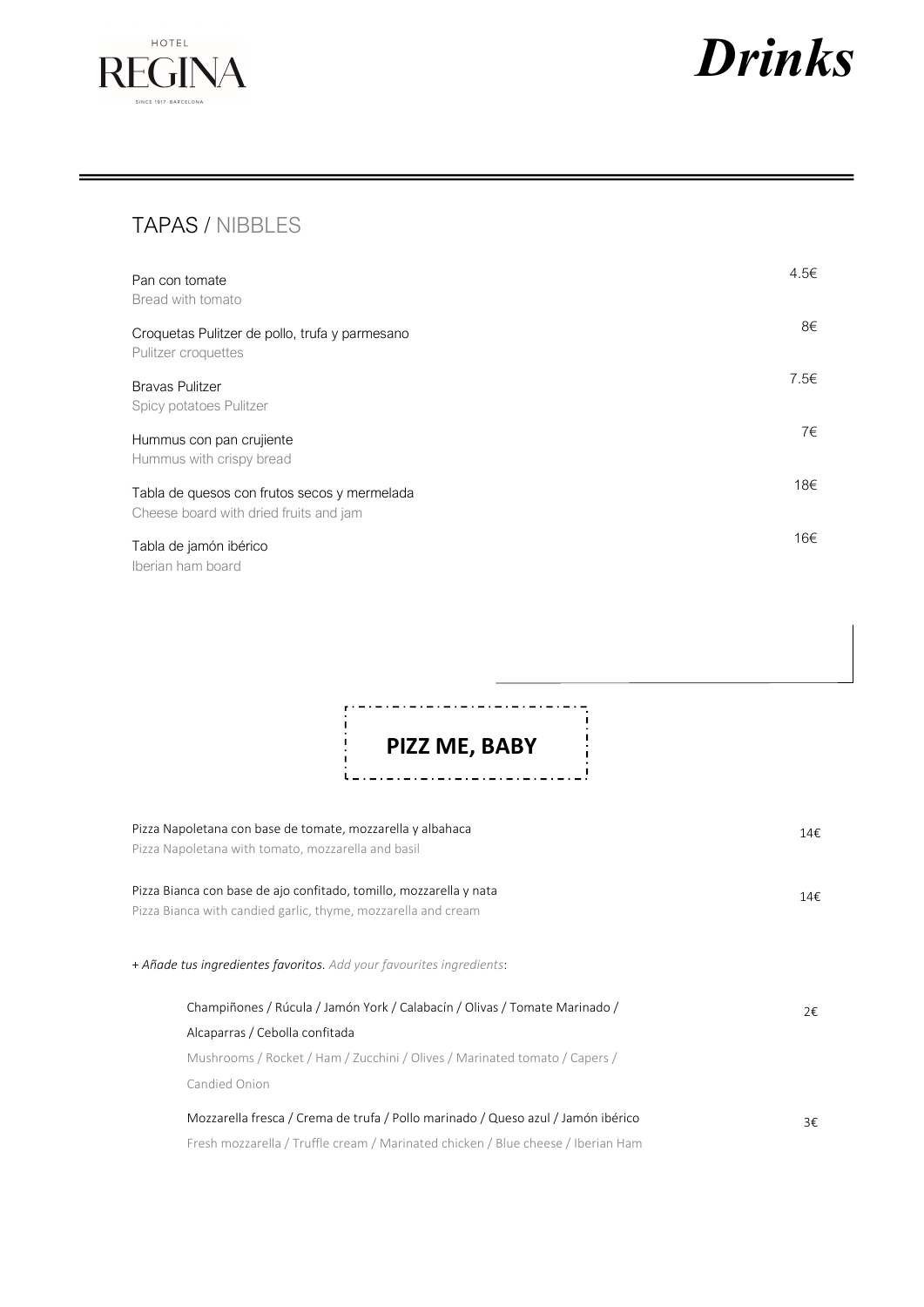

# **Drinks**

## ZUMOS ECOLÓGICOS / ECOLOGICAL JUICES

×,

| MANZANA / APPLE                                    | 4€   |
|----------------------------------------------------|------|
| PIÑA / PINEAPPLE                                   | 4€   |
| ZUMO NARANJA NATURAL / FRESH ORANGE                | 4€   |
|                                                    |      |
| <b>AGUAS Y REFRESCOS / WATER &amp; SOFT DRINKS</b> |      |
| AGUA REGINA 0,5L (Osmosis)                         | 2€   |
| AGUA REGINA CON GAS 0,5L (Osmosis)                 | 3€   |
| VICHY 0,5L                                         | 4.5€ |
| COCA-COLA, ZERO                                    | 3.5€ |
| SCHWEPPES NARANJA, LIMON, TONICA                   | 3.5€ |
| SPRITE, GINGER ALE                                 | 3.5€ |
| GINGER BEER, BITTER KAS                            | 4.5€ |
|                                                    |      |
| <b>CAFÉ / COFFEE</b>                               | 2.5€ |
| ESPRESSO                                           |      |
| CORTADO                                            | 2.5€ |
| AMERICANO                                          | 2.5€ |
| CAFE CON LECHE                                     | 3.5€ |
| CAFE DOBLE                                         | 3.5€ |
| CAPUCCINO                                          | 4€   |
| LATTE                                              | 4.5€ |
| CARAJILLO                                          | 4.5€ |
|                                                    |      |

# **INFUSIONES & TÉ / INFUSIONS & TEA**

| <b>GENGIBRE Y LIMON</b> ginger lemon tea   | 4€. |
|--------------------------------------------|-----|
| <b>ENGLISH BREAKFAST</b>                   | 4€. |
| <b>FARI GRFY</b>                           | 4€. |
| TÉ VERDE - green tea                       | 4€. |
| POLEO MENTA - mint tea                     | 4€. |
| <b>FRUTOS ROJOS - red fruits infusions</b> | 4€. |
| MANZANILLA - chamomile                     | 4€. |
| <b>ROOIBOS</b>                             | 4€. |

### **CERVEZAS / BEER**

| CAÑA/ CLARA ESTRELLA - Draft beer/ Shandy     | 4€  |
|-----------------------------------------------|-----|
| DAURA ESTRELLA - sin gluten · Gluten Free     | 4€. |
| <b>FREE DAMM - sin alcohol · Alcohol free</b> | 4€  |
| IPA COMPLOT                                   | 6f  |
| INEDIT by Ferrán Adriá                        | 6€  |

#### POR COPAS - WINE BY THE GLASS

| <b>BLANCO / WHITE</b>                                             |      |
|-------------------------------------------------------------------|------|
| DESIG, Sauvignon Blanc · Cataluña                                 | 4.5€ |
| PIRINEOS 3404, Gewúrztramimer · Somontano                         | 5€   |
| PERPLEJO, Verdejo · Rueda                                         | 6€   |
|                                                                   |      |
| <b>ROSADO / ROSE</b>                                              |      |
| VIÑA ZORZAL, Garnatxa · Navarra                                   | 5€   |
| <b>TINTO / RED</b>                                                |      |
| DESIG, Merlot · Cataluña                                          | 4.5€ |
| PIRINEOS 3404, Cabernet, Moristel · Somontano                     | 5€   |
| ARTUKE, Tempranillo · Rioja                                       | 6€   |
| CAVA                                                              |      |
| CASTELL D'OLERDOLA BRUT · Xarel.lo, Macabeu, Parellada D.O Cava   | 7.5€ |
|                                                                   |      |
| POR BOTELLA - WINE BY THE BOTTLE                                  |      |
| <b>BLANCO / WHITE</b>                                             |      |
| DESIG, Sauvignon Blanc · Cataluña                                 | 25€  |
| PIRINEOS 3404, Gewúrztramimer · Somontano                         | 29€  |
| PERPLEJO, Verdejo · Rueda                                         | 32€  |
|                                                                   |      |
| ROSADO / ROSE                                                     |      |
| VIÑA ZORZAL, Garnatxa . Navarra                                   | 25€  |
|                                                                   |      |
| <b>TINTO / RED</b>                                                |      |
| DESIG, Merlot · Cataluña                                          | 25€  |
| PIRINEOS 3404, Cabernet, Moristel · Somontano                     | 29€  |
| ARTUKE, Tempranillo · Rioja                                       | 30€  |
| <b>ESPUMOSOS / SPARKLING</b>                                      |      |
| CASTELL D'OLERDOLA BRUT · Xarel.lo, Macabeu, Parellada · D.O Cava | 28€  |
| VEUVE CLICQUOT · Pinot Meunier, Chardonnay & Pinot Noir           | 115€ |
| TAITTINGER BRUT RESERVA · Pinot Meunier, Chardonnay & Pinot Noir  | 115€ |
| TAITTINGER PRESTIGE ROSE · Chardonnay & Pinot Noir                | 145€ |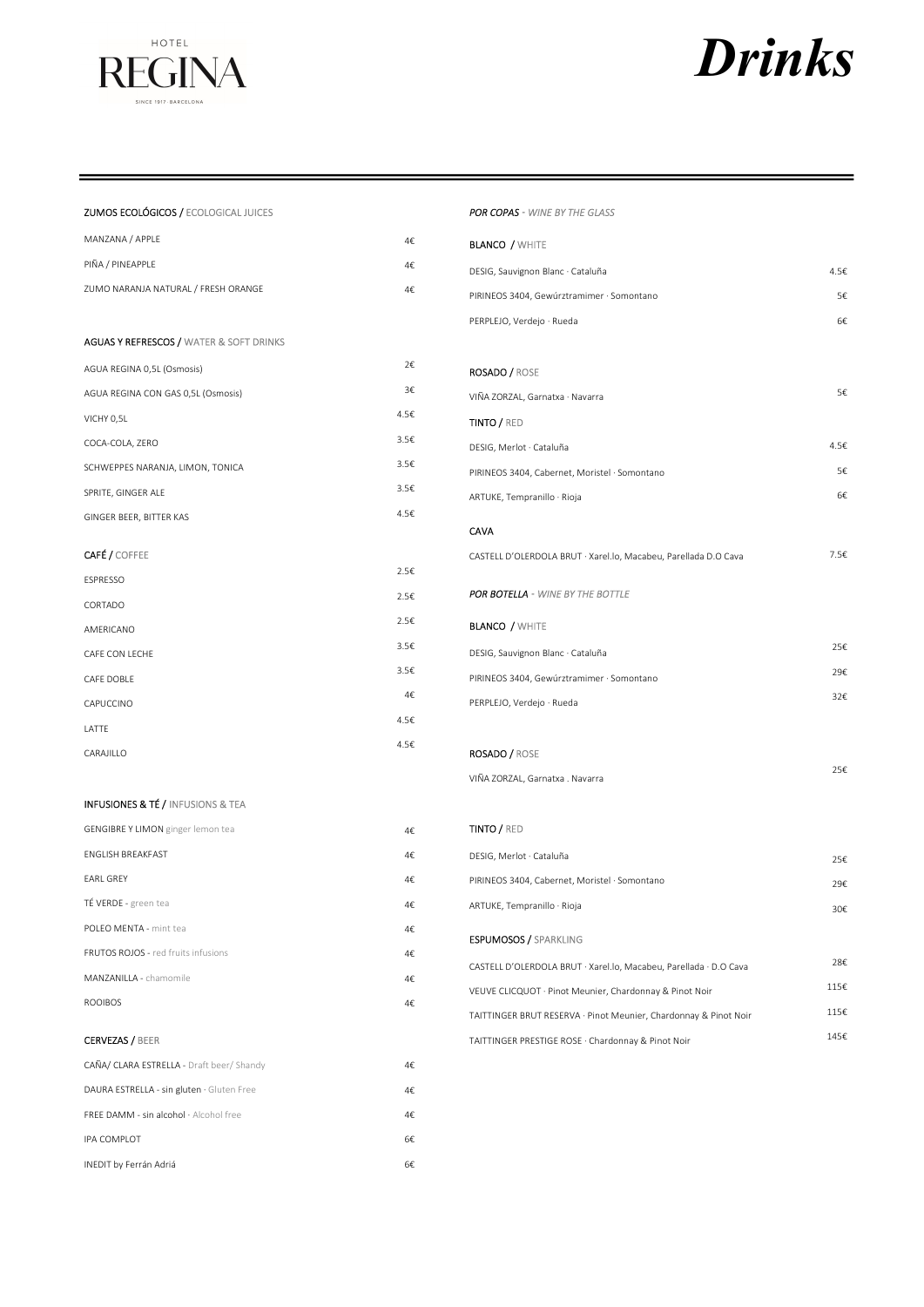



# CÓCTELES REGINA / REGINA COCKTAILS (12€)

#### REGINA CLUB

Bulldog gin - cinzano blanco – arándano - vainilla - cítricos Bulldog gin – cinzano blanco – blueberry – vanilla - citrus

#### SMOKE & SALT

Whisky ahumado - Pedro Ximenez - cacao negro - sal - chocolate Smoked whiskey - Pedro Ximenez - black cocoa - salt - chocolate

#### STRAWBERRY BASIL SMASH

Skyy vodka – agave – fresa – albahaca - limón Skky vodka – agave – strawberry – basil - lemon

## JUANA BANANA

Tequila espolón - oloroso de Jerez - plátano – menta - pimienta de Sichuán - cítricos Espolón Tequila - Oloroso Sherry - Banana - Mint - Sichuan Pepper - Citrus

### $\rightarrow$  NUESTROS CLÁSICOS CONTEMPORÁNEOS / OUR CONTEMPORARY CLASSICS

#### EXPRESSO MARTINI

Skyy vodka - Licor borghetti - café Skyy vodka - borghetti liqueur – coffee

#### MAID IN CUBA

Plantation 3 años ron - absenta -pepino - menta - lima Plantation 3 years rum - absinthe -cucumber - mint - lime

#### NAKED & FAMOUS

Mezcal San cosme - aperol - Yellow chartreuse - lima Mezcal San cosme - aperol - Yellow chartreuse - lime

→ NUESTROS CLÁSICOS / THE CLASSICS

## RYE SAZERAC

Bulleit rye whisky - absenta - peycheaud´s bitter Bulleit rye whiskey - absinthe - peycheaud´s bitter

#### PISCO SOUR

Pisco Demonio de los Andes - lima - clara de huevo – angostura Pisco Demonio de los Andes - lime - egg white - angostura

#### NEGRONI

Bulldog gin - campari - cinzano rosso Bulldog gin - campari - cinzano rosso